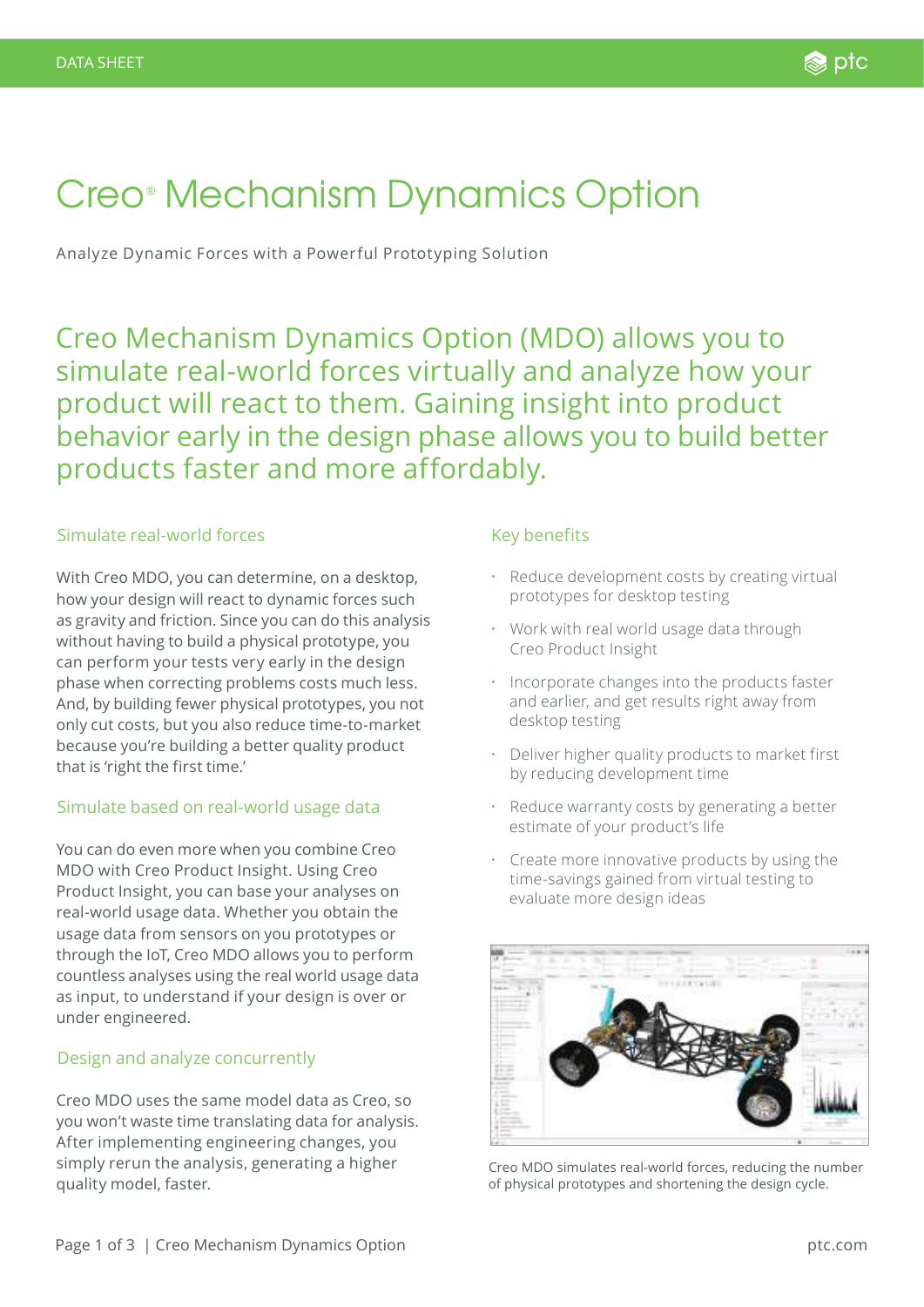# Capabilities and specifications

#### **Explore real-world behavior**

- Simulate gravity, springs, dampers, belts, gears, contact, and friction without creating a physical prototype
- Perform kinematic analysis (position, velocity, and acceleration analysis) as well as dynamic motion analysis (friction, gravity, and forces)
- Detect problems with clearances and interferences early in the design cycle
- Import behavioral data from applications such as Mathcad<sup>®</sup> or Microsoft® Excel®, and apply to existing models to determine their performance under this behavior

#### **Easily share results via intuitive graphs**

- Measure and graph custom specifications, such as velocity, at a specific joint
- Graph critical reactionary forces, (e.g., loads and torques) to better communicate how the product will respond in a specific environment
- Share results with others using graphs and animations; output your tabular data to spreadsheets for additional analysis
- Compare real-time motion with the graphical results



Dynamic forces are applied to the assembly using Creo MDO to optimize quality.

### **Increase flexibility to explore complex, real-world situations with advanced motion analysis**

- Use static analysis to determine loading at a static point
- Analyze belt connections, slot motors, dynamic gears, and generic gears for all motion relationships
- Determine forces necessary to put a mechanism into motion, with inverse static loading (force balance)
- Easily create complex motion envelope parts of select components in your mechanism for use either in space claim studies or as place holders in any assembly
- Use Creo TOOLKIT™ to program a variety of complex behaviors, such as force-based gear systems, belts driven by flexible pulleys, linear beam and truss elements, and tire models
- Create user-defined forces and motor profiles as custom functions of measured force, torque, time, acceleration, velocity, or position
- Model intelligent, proportional-integral-derivative (PID) controllers, as well as non-linear springs and dampers

#### **Integrate design and simulation**

- Transfer reaction, gravity, and inertial loads directly to Creo Simulate™
- Set design feasibility and optimization study goals for kinematic and dynamic performance
- Leverage integration with other Creo solutions, such as Creo Simulate and Creo Behavioral Modeling Extension, both for optimization and complete virtual product analysis. Add product insight here.
- Leverage design information from other calculation applications, such as Mathcad, PTC's engineering calculation software, or Microsoft Excel
- Use parametric motion features to re-use and create variants of motion models